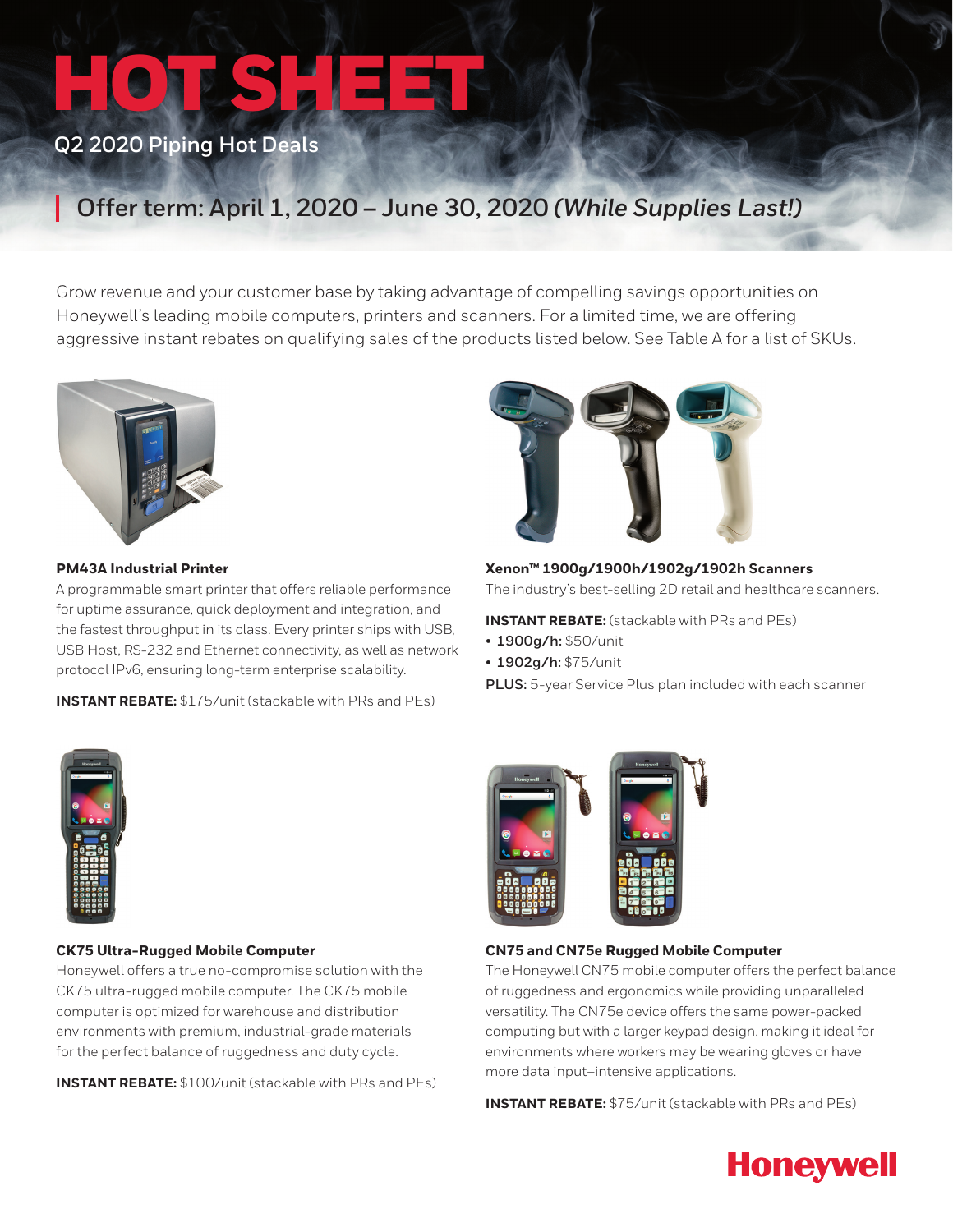#### **TABLE A: COMPLETE LIST OF SKUS**

Note that the below may not include all of the SKUs in the program. **All PM43A; Xenon 1900g, 1900h, 1902g and 1900h; and CK75 and CN75/CN75e products currently in Honeywell's distributor inventory** are included in this program and can make up eligible orders.

#### **PM43A**

| <b>SKU</b>       | <b>REBATE</b> | <b>SKU</b>       | <b>REBATE</b> |
|------------------|---------------|------------------|---------------|
| PM43A01000000200 | \$175.00      | PM43A11000041200 | \$175.00      |
| PM43A01000000201 | \$175.00      | PM43A11000041210 | \$175.00      |
| PM43A01000000210 | \$175.00      | PM43A11000044201 | \$175.00      |
| PM43A01000000300 | \$175.00      | PM43A11000044301 | \$175.00      |
| PM43A01000040200 | \$175.00      | PM43A11000050200 | \$175.00      |
| PM43A01000040300 | \$175.00      | PM43A11000050300 | \$175.00      |
| PM43A01000041210 | \$175.00      | PM43A11010000210 | \$175.00      |
| PM43A01010000200 | \$175.00      | PM43A11010040210 | \$175.00      |
| PM43A11000000201 | \$175.00      | PM43A14000000201 | \$175.00      |
| PM43A11000000210 | \$175.00      | PM43A14000000300 | \$175.00      |
| PM43A11000000301 | \$175.00      | PM43A14000041201 | \$175.00      |
| PM43A11000004211 | \$175.00      | PM43A31000000200 | \$175.00      |
| PM43A11000004301 | \$175.00      | PM43A41010000200 | \$175.00      |
| PM43A11000040200 | \$175.00      | PM43A41010000300 | \$175.00      |
| PM43A11000040201 | \$175.00      | PM43A11000041200 | \$175.00      |
| PM43A11000040300 | \$175.00      | PM43A11000041210 | \$175.00      |

#### **Xenon 1900g (5-year Service Plus plan included with each scanner)**

| <b>SKU</b>       | <b>REBATE</b> | <b>SKU</b>         | <b>REBATE</b> |
|------------------|---------------|--------------------|---------------|
| 1900GER-1        | \$50.00       | 1900GSR-2-COL      | \$50.00       |
| 1900GER-2        | \$50.00       | 1900GSR-2-COLC     | \$50.00       |
| 1900GHD-1        | \$50.00       | 1900GSR-2-COL-N    | \$50.00       |
| 1900GHD-1-N      | \$50.00       | 1900GSR-2-DI       | \$50.00       |
| 1900GHD-1USB     | \$50.00       | 1900GSR-2-EZ       | \$50.00       |
| 1900GHD-1USB-N   | \$50.00       | 1900GSR-2-EZ-N     | \$50.00       |
| 1900GHD-2        | \$50.00       | 1900GSR-2KBW       | \$50.00       |
| 1900GHD-2-N      | \$50.00       | 1900GSR-2-N        | \$50.00       |
| 1900GHD-2USB     | \$50.00       | 1900GSR-2-OCR      | \$50.00       |
| 1900GHD-2USB-N   | \$50.00       | 1900GSR-2-OCR-EZ   | \$50.00       |
| 1900GSR-1        | \$50.00       | 1900GSR-2USB       | \$50.00       |
| 1900GSR-1-EZ     | \$50.00       | 1900GSR-2USB-2     | \$50.00       |
| 1900GSR-1-N      | \$50.00       | 1900GSR-2USB-2EZ   | \$50.00       |
| 1900GSR-1USB     | \$50.00       | 1900GSR-2USB-2EZ-N | \$50.00       |
| 1900GSR-1USB-N   | \$50.00       | 1900GSR-2USB-2-N   | \$50.00       |
| 1900GSR-2        | \$50.00       | 1900GSR-2USB-EZ    | \$50.00       |
| 1900GSR-2-2      | \$50.00       | 1900GSR-2USB-EZ-N  | \$50.00       |
| 1900GSR-2-2-EZ   | \$50.00       | 1900GSR-2USB-I     | \$50.00       |
| 1900GSR-2-2-EZ-N | \$50.00       | 1900GSR-2USB-N     | \$50.00       |
| 1900GSR-2-2-N    | \$50.00       | 1900GSR-2USB-TFDL  | \$50.00       |

#### **RESELLER TERMS AND CONDITIONS**

- All Honeywell Productivity Products Partners located in the US and Canada are eligible to participate.
- *All PM43A; Xenon 1900g, 1900h, 1902g and 1900h; and CK75 and CN75/CN75e products currently in Honeywell's distributor inventory*  are included in this program and can make up eligible orders.
- Custom SKUs are excluded.
- Rebate is stackable with Performance Partner Discounts, Project Registration Discounts (PRs) and Price Exceptions (PEs).
- Rebates cannot be combined with any other product promotion.
- The reseller will receive the rebate in the form of an instant rebate (price reduction) at the time of purchase.
- Equipment orders for the additional rebates must be placed between 4/01/2020 and 6/30/2020.
- Standard lead times apply to orders for devices.
- Honeywell has the right to change, modify or cancel the promotion at any time.
- All prices related to this promotion are in USD.
- Account must be current and in good standing to participate.
- Standard terms and conditions of your distribution agreement apply.
- Product must be purchased from an authorized United States or Canada Honeywell Distributor.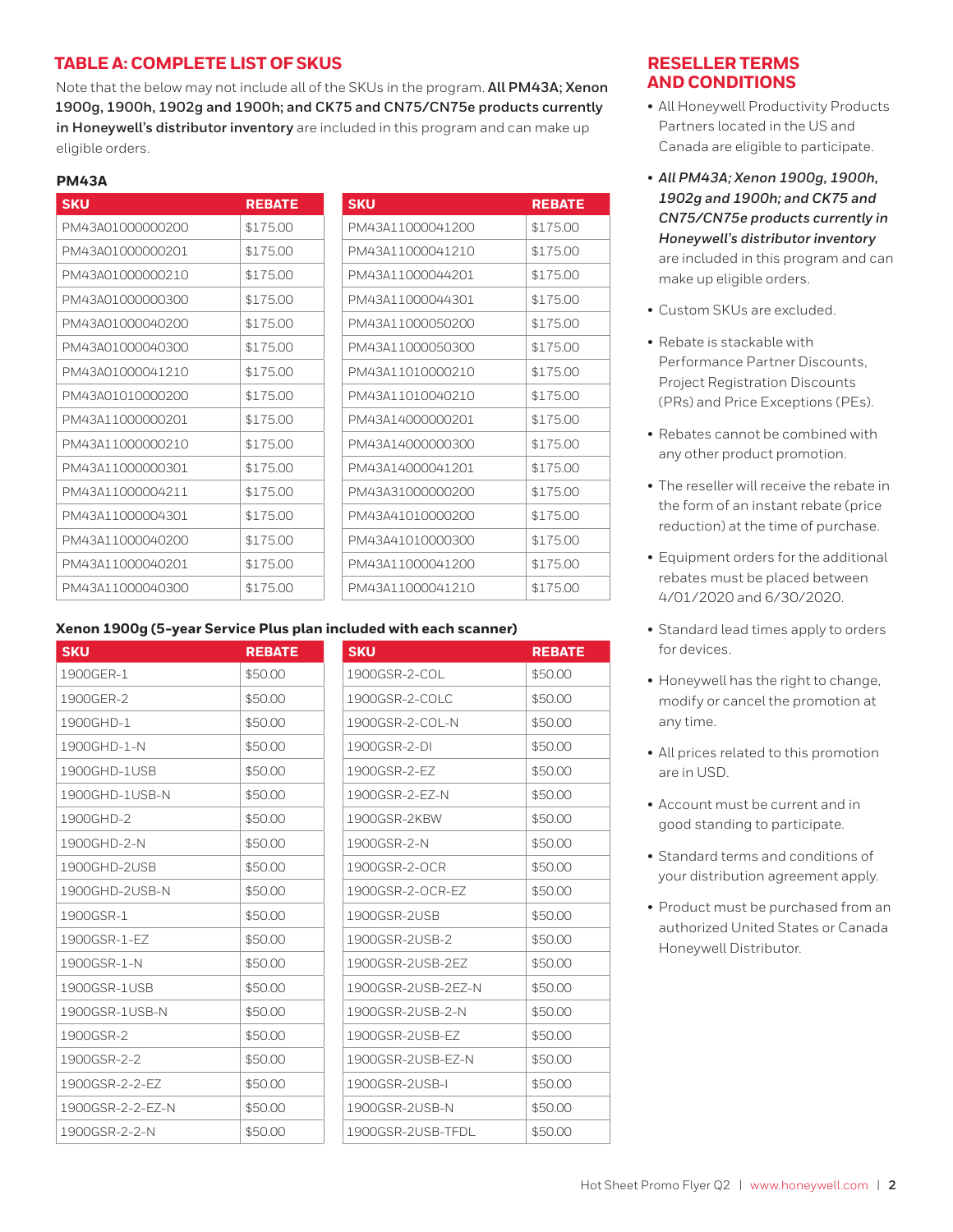#### **Xenon 1902g (5-year Service Plus plan included with each scanner)**

| <b>SKU</b>         | <b>REBATE</b> | <b>SKU</b>       | <b>REBATE</b> |
|--------------------|---------------|------------------|---------------|
| 1902GER-1          | \$75.00       | 1902GHD-2USB-5-N | \$75.00       |
| 1902GER-2          | \$75.00       | 1902GSR-1        | \$75.00       |
| 1902GHD-1          | \$75.00       | 1902GSR-1-N      | \$75.00       |
| 1902GHD-2          | \$75.00       | 1902GSR-2        | \$75.00       |
| 1902GHD-2-BF       | \$75.00       | 1902GSR-2-BF     | \$75.00       |
| 1902GHD-2-BFFZ     | \$75.00       | 1902GSR-2-BFFZ   | \$75.00       |
| 1902GHD-2-BF-N     | \$75.00       | 1902GSR-2-BF-N   | \$75.00       |
| 1902GHD-2-N        | \$75.00       | 1902GSR-2-COL    | \$75.00       |
| 1902GHD-2USB-5     | \$75.00       | 1902GSR-2-COLC   | \$75.00       |
| 1902GHD-2USB-5-BF  | \$75.00       | 1902GSR-2-COL-N  | \$75.00       |
| 1902GHD-2USB-5BFFZ | \$75.00       | 1902GSR-2-DI     | \$75.00       |
| 1902GHD-2USB-5-BFN | \$75.00       | 1902GSR-2-EZ     | \$75.00       |

| <b>SKU</b>       | <b>REBATE</b> |
|------------------|---------------|
| 1902GHD-2USB-5-N | \$75.00       |
| 1902GSR-1        | \$75.00       |
| 1902GSR-1-N      | \$75.00       |
| 1902GSR-2        | \$75.00       |
| 1902GSR-2-BE     | \$75.00       |
| 1902GSR-2-BFFZ   | \$75.00       |
| 1902GSR-2-BF-N   | \$75.00       |
| 1902GSR-2-COL    | \$75.00       |
| 1902GSR-2-COLC   | \$75.00       |
| 1902GSR-2-COL-N  | \$75.00       |
| 1902GSR-2-DI     | \$75.00       |
| 1902GSR-2-FZ     | \$75.00       |

| <b>SKU</b>         | <b>REBATE</b> |
|--------------------|---------------|
| 1902GSR-2-EZ-N     | \$75.00       |
| 1902GSR-2-N        | \$75.00       |
| 1902GSR-2USB-5     | \$75.00       |
| 1902GSR-2USB-5-BF  | \$75.00       |
| 1902GSR-2USB-5BFFZ | \$75.00       |
| 1902GSR-2USB-5-BFN | \$75.00       |
| 1902GSR-2USB-5FZ   | \$75.00       |
| 1902GSR-2USB-5EZ-N | \$75.00       |
| 1902GSR-2USB-5F    | \$75.00       |
| 1902GSR-2USB-5F-N  | \$75.00       |
| 1902GSR-2USB-5-N   | \$75.00       |

#### **Xenon 1900h (5-year Service Plus plan included with each scanner)**

| <b>SKU</b>       | <b>REBATE</b> | <b>SKU</b>     | <b>REBATE</b> |
|------------------|---------------|----------------|---------------|
| 1900HHD-5-N      | \$50.00       | 1900HSR-5      | \$50.00       |
| ' 1900HHD-5USB-N | \$50.00       | 1900HSR-5USB-N | \$50.00       |

#### **Xenon 1902h (5-year Service Plus plan included with each scanner)**

| <b>SKU</b>       | <b>REBATE</b> | <b>SKU</b>         | <b>REBATE</b> |
|------------------|---------------|--------------------|---------------|
| 1902HHD-0USB-5F  | \$75.00       | 1902HHD-5USB-5COLB | \$75.00       |
| 1902HHD-5-COL    | \$75.00       | 1902HHD-5USB-5COLN | \$75.00       |
| 1902HHD-5-COLF-N | \$75.00       | 1902HHD-5USB-7COL6 | \$75.00       |

| <b>SKU</b>           | <b>REBATE</b> |
|----------------------|---------------|
| 1902 HHD-5USB-5COLB  | \$75.00       |
| 1902HHD-5USB-5COLN   | \$75.00       |
| 1902 HH D-5USB-7COL6 | \$7500        |

| <b>SKU</b>         | <b>REBATE</b> |
|--------------------|---------------|
| 1902HHD-5USB-7COLB | \$75.00       |
| 1902HHD-5USB-COLFN | \$75.00       |
| 1902HSR-5USB-5COL  | \$75.00       |

#### **Xenon 5-Year Service Plus Plan SKUs**

| l skul       | <b>REBATE</b> ' | <b>SKU</b>   | २१ |
|--------------|-----------------|--------------|----|
| SVC1900-1LC5 | \$С             | SVC1902-11C5 | æС |

| <b>SKU</b>   | <b>REBATE</b> | SKU          | <b>REBATE</b> |
|--------------|---------------|--------------|---------------|
| SVC1900-1LC5 | \$С           | SVC1902-1LC5 | \$0           |

#### **CK75**

| <b>SKU</b>       | <b>REBATE</b> |
|------------------|---------------|
| CK75AA6EC00A6400 | \$100.00      |
| CK75AA6EC00W1400 | \$100.00      |
| CK75AA6EN00A6400 | \$100.00      |
| CK75AA6EN00A6420 | \$100.00      |
| CK75AA6EN00W1200 | \$100.00      |
| CK75AA6EN00W1400 | \$100.00      |
| CK75AA6EN00W1420 | \$100.00      |
| CK75AA6HN00A6400 | \$100.00      |
| CK75AA6HN00W1400 | \$100.00      |

| SKU              | <b>REBATE</b> | <b>SKU</b>       | <b>REBATE</b> | <b>SKU</b>       | <b>REBATE</b> |
|------------------|---------------|------------------|---------------|------------------|---------------|
| CK75AA6EC00A6400 | \$100.00      | CK75AA6MC00A6400 | \$100.00      | CK75AB6EN00W1420 | \$100.00      |
| CK75AA6EC00W1400 | \$100.00      | CK75AA6MC00W1400 | \$100.00      | CK75AB6MC00W1400 | \$100.00      |
| CK75AA6EN00A6400 | \$100.00      | CK75AA6MN00A6400 | \$100.00      | CK75AB6MC00W4402 | \$100.00      |
| CK75AA6EN00A6420 | \$100.00      | CK75AA6MN00A6420 | \$100.00      | CK75AB6MN00A6400 | \$100.00      |
| CK75AA6EN00W1200 | \$100.00      | CK75AA6MN00W1400 | \$100.00      | CK75AB6MN00A6420 | \$100.00      |
| CK75AA6EN00W1400 | \$100.00      | CK75AA6MN00W1420 | \$100.00      | CK75AB6MN00W1400 | \$100.00      |
| CK75AA6EN00W1420 | \$100.00      | CK75AB6EN00A6400 | \$100.00      | CK75AB6MN00W1420 | \$100.00      |
| CK75AA6HN00A6400 | \$100.00      | CK75AB6EN00A6420 | \$100.00      |                  |               |
| CK75AA6HN00W1400 | \$100.00      | CK75AB6EN00W1400 | \$100.00      |                  |               |

| <b>SKU</b>       | <b>REBATE</b> |
|------------------|---------------|
| CK75AB6EN00W1420 | \$100.00      |
| CK754B6MC00W1400 | \$100.00      |
| CK75AB6MC00W4402 | \$100.00      |
| CK75AB6MN00A6400 | \$100.00      |
| CK75AB6MN00A6420 | \$100.00      |
| CK75AB6MN00W1400 | \$100.00      |
| CK75AB6MN00W1420 | \$100.00      |